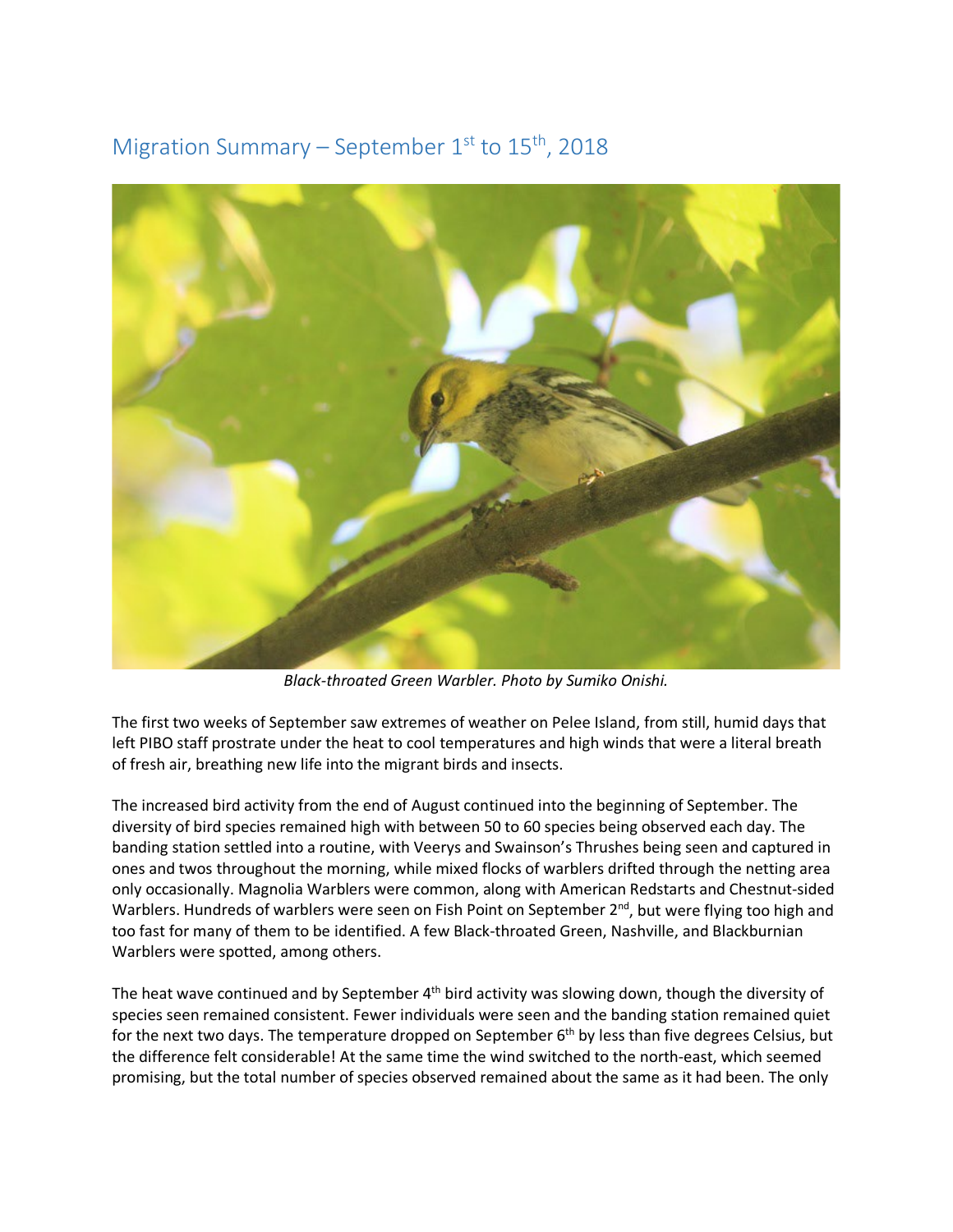obvious difference lay in the huge hordes of biting stable flies that now covered both Fish Point and PIBO's census-taker!

Still, with the cooler temperatures and the change in wind direction, it seemed likely that the next day would see an increase in migration activity. September  $7<sup>th</sup>$  began deceptively slowly, with the usual Veerys and Swainson's Thrushes banded, but in the late morning several large mixed flocks of warblers came flying through the netting area so that by the time nets closed at 12:30 p.m., 86 birds had been banded of 17 different species. Most of them were Swainson's Thrushes and Magnolia Warblers, but good numbers of Ovenbirds and Yellow-breasted Flycatchers were caught as well, along with the first Grey-cheeked Thrush and Purple Finch of the year. Rob Tymstra helped out by doing the daily census, and was rewarded for putting up with the stable flies by the sight of a Hudsonian Godwit out on the tip of Fish Point – an exceedingly rare visitor to Pelee Island.



*Hudsonian Godwit. Photo by Rob Tymstra.*

On September 8<sup>th</sup> the northerly wind continued, but with gusts of up to 20 knots it was much too strong to be pleasant. Not many birds were seen on census, and in the netting area the mist-nets were opened for only a few hours before it was judged that the wind was too strong to capture birds safely. Conditions on September  $9<sup>th</sup>$  were similar, and no banding was carried out – nevertheless it was an active day for birds, with many species of warblers seen including Ovenbirds, Black-throated Blue Warblers, and Bay-breasted Warblers. Five Northern Parulas were seen on census. It was apparent that the strong winds had obliged them to put a halt to their migration – and the birds weren't the only ones who found Pelee Island a convenient place to wait out the inclement weather…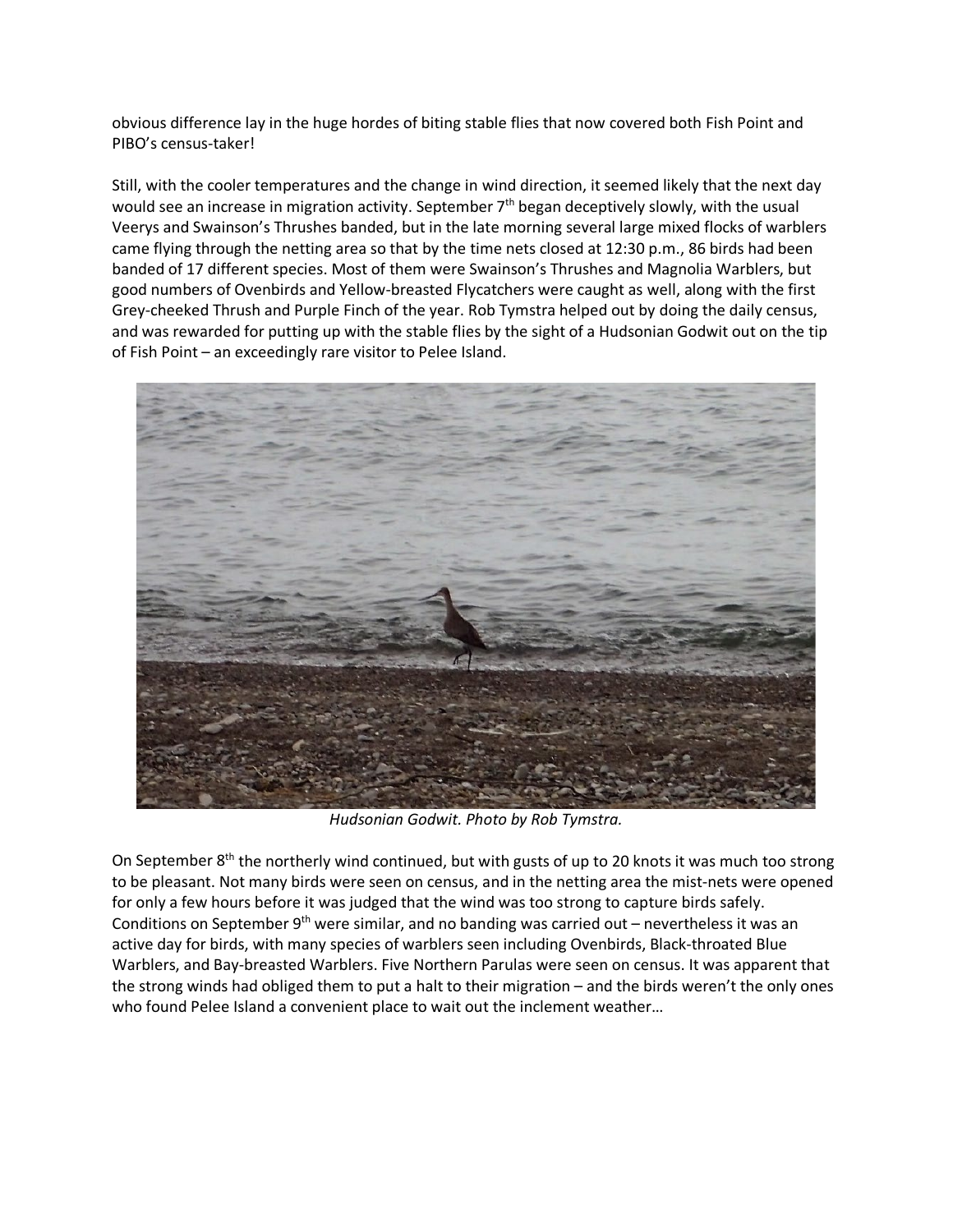

*Monarch butterflies at Fish Point. Photo by Sumiko Onishi.*

During the census on September 8<sup>th</sup>, over a thousand migrating monarch butterflies were counted at Fish Point. A dazzling array of them filled the sky over the tip and the lake, and huge roosts clung to the branches of the trees. This was by far the largest number of monarch butterflies counted by PIBO in recent years, and greatly exceeds the total number of monarch butterflies that were seen during the entire fall season in 2017. The roosts remained on September 9<sup>th</sup> when the weather was still rough, but once the wind dropped overnight the monarchs lost no time in moving on. Hundreds of them were counted in the following days but they were all actively migrating and did not form roosts. By September  $12<sup>th</sup>$  only 30 monarch butterflies were seen on census – a respectable number, but a far cry from the spectacle that had been enjoyed just a few days before.

After the strong winds and rain PIBO had its busiest day of banding so far this season, with 93 birds banded of 14 species on September 11<sup>th</sup>. Most of them were Swainson's Thrushes, but more Greycheeked Thrushes were banded as well. Evidently they were part of the latest wave of migrants to reach the island, which also included the season's first Western Palm and Pine Warblers. PIBO staff were not the only ones interested in capturing the songbirds that fluttered and fed among the rain-soaked leaves and branches, though - birds of prey were noticeably more active and numerous than they had been previously. Sharp-shinned Hawks swooped back and forth chasing the Common Grackles; two young Merlins returned repeatedly to a favourite perch above the banding station; and an incautious young Cooper's Hawk came dashing through the netting area and struck one of PIBO's mist-nets. It flew out again almost immediately, but not before ripping a large hole in the net that had to be repaired before banding could continue!